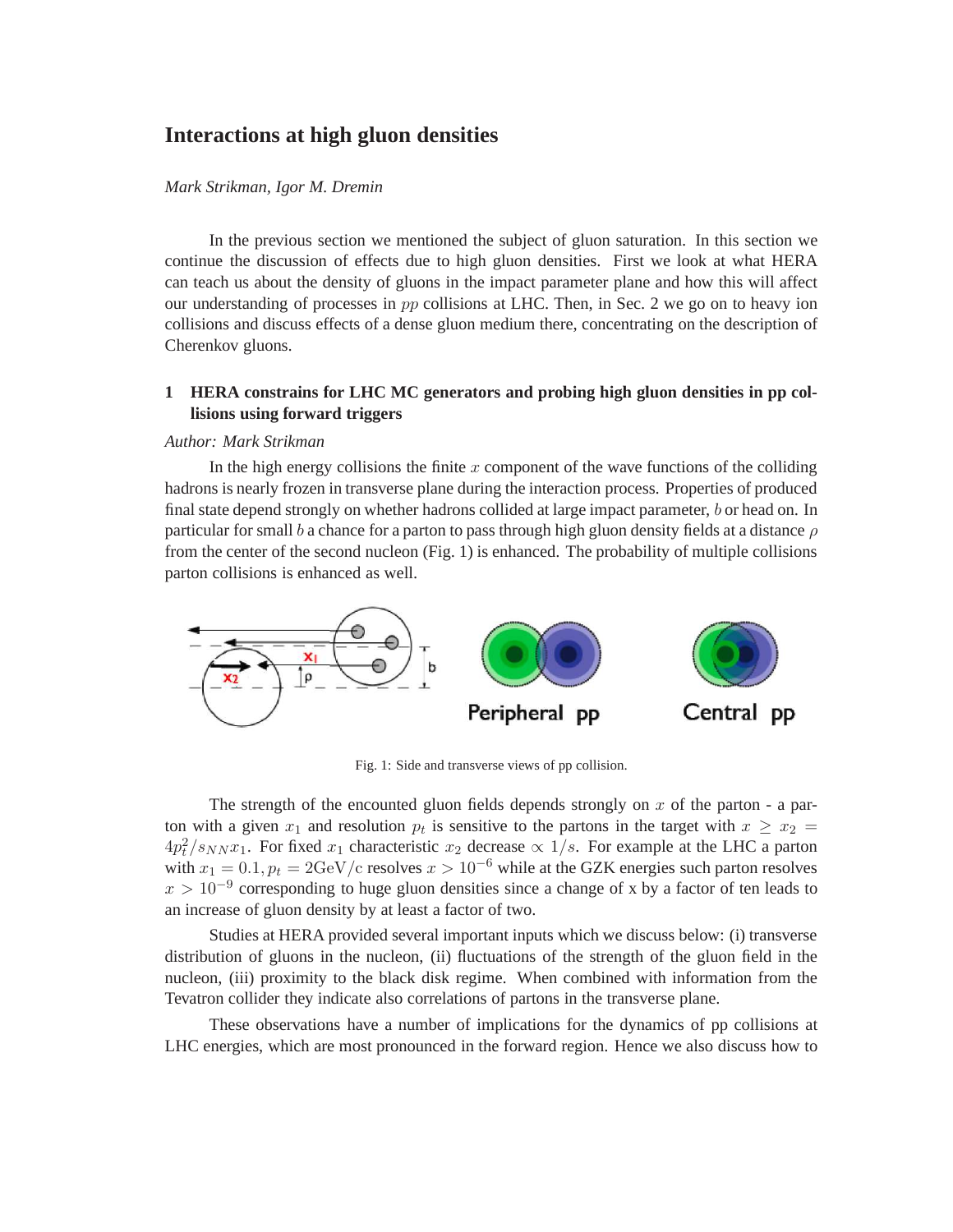trigger on central  $pp$  collisions and how to use such collisions for study of the small x dynamics at very small x.

#### **1.1 Exclusive hard diffraction at HERA - implications for MC at the LHC**

The QCD factorization theorem [1, 2] allow to determine the generalized gluon distribution in nucleon for small x from the DIS exclusive meson production at small x as well as from the production of onium states. The t-dependence of these distributions is connected via Fourier transform to the transverse distribution of gluons in a nucleon for a given x. The data confirm our prediction of convergence of the t-slopes for different mesons with increase of  $Q^2$  and weak dependence of the t-slope for the  $J/\psi$ -meson production on  $Q^2$ . Accordingly, this allows to determine the transverse distribution of gluons as a function of x (for review and references see [3] ). It can be approximated as

$$
F_g(x,\rho) = \frac{m_g^2}{2\pi} \left(\frac{m_g(x)\rho}{2}\right) K_1(m_g(x)\rho),
$$
 (1)

where  $K_1$  denotes the modified Bessel function. We find  $m_g^2(x = 0.05) \sim 1.1 GeV^2$  which corresponds to a much more narrow transverse distribution than given by the electro-magnetic form factors. The radius of the gluon distribution grows with decrease of x reaching the value comparable to the e.m. radius for  $x \sim 10^{-4}$  ( $m_g^2 \sim 0.7 GeV^2$ ).

Hence analysis of the HERA data suggests that the transverse gluon distribution,  $F_q(x, \rho)$ , significantly broadens with decrease of x. At the same time the current MC models of  $pp$  collisions assume that transverse parton distributions do not depend on  $x$ . Also, in the PYTHIA MC [4] it is assumed that two transverse scales are present in the  $\rho$ -dependence of  $F_q$ . It is not clear whether this assumption is consistent with Eq. (1) and correspondingly with the data on the exclusive  $J/\psi$  production.

Knowledge of  $F_q(x, \rho)$  allows to calculate the rate of the production of four jets due to double parton collisions in the  $pp$  scattering assuming that the double parton distribution is given by a product of single parton distributions. Using Eq. (1) we find the rate which is a factor of two smaller than observed in the Tevatron experiment [5, 6]. This implies presence of the transverse correlations between partons.

One of the sources of fluctuations is fluctuations of the overall size of the initial parton configurations. In the high energy scattering different initial configurations in the colliding nucleons can be considered as frozen. Studies of the soft inelastic diffraction indicate that the strength of the interaction for different configurations in nucleons fluctuates rather strongly. Presumably significant contribution to these fluctuations comes from the fluctuation of the size of these configurations. One also expects that parton distributions in different configurations should differ as well.

In ref. [7] we deduced the model–independent relation which allows one to infer the small x fluctuations of the gluon density from the observable ratio of inelastic ( $\gamma *_{L} + p \rightarrow VM + X$ ) and elastic ( $\gamma *_{L} + p \rightarrow VM + p$ ) diffractive vector meson production at  $t = 0$ :

$$
\omega_g \equiv \frac{\langle G^2 \rangle - \langle G \rangle^2}{\langle G \rangle^2} = \left[ \frac{d\sigma_{\text{inel}}}{dt} \middle/ \frac{d\sigma_{\text{el}}}{dt} \right]_{t=0}^{\gamma_L^* p \to VX} . \tag{2}
$$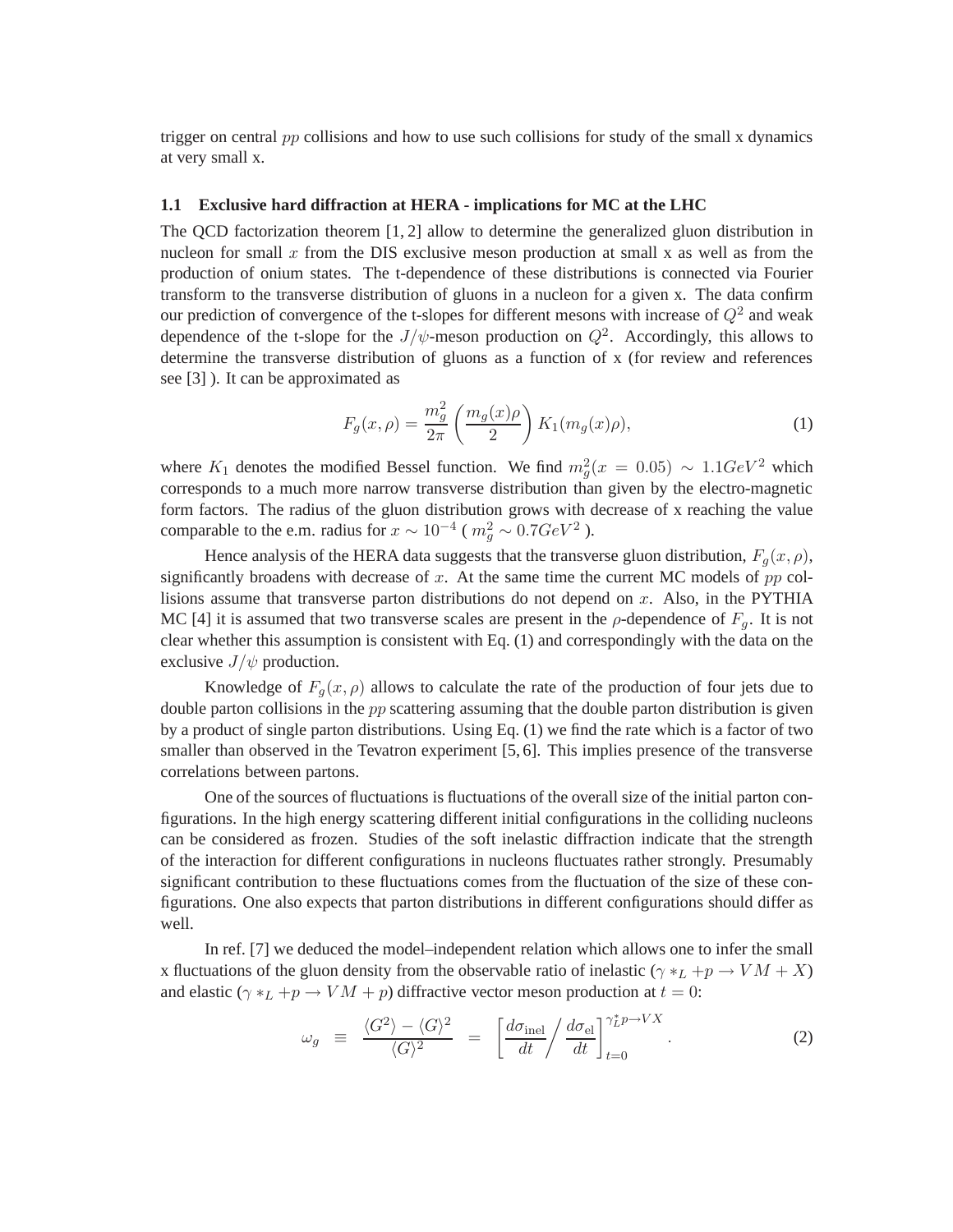So far there have been no dedicated experimental studies of this ratio. Overall data suggest that  $\omega_g \sim 0.2$  for  $Q^2$  of few GeV<sup>2</sup> and  $x \le 10^{-3}$  which corresponds to rather large fluctuations of the gluon density. We also proposed a simple model based on information on the fluctuations of the strength of the strong interaction which allows to reproduce the magnitude of  $\omega_a$ .

Correlations between fluctuations of the parton densities and the soft–interaction strength have numerous potential implications for high–energy  $pp/\bar{p}p$  collisions with hard processes. One example is the relative probability of double binary parton–parton collisions.

The QCD evolution leads to a drop of the fluctuations with an increase of virtuality. As a result in the case of double scattering configurations, the main effect for the overall rate is due to fluctuations of the size of the transverse area of the configurations. The contribution of configurations of size smaller than average is enhanced leading to a a rather modest enhancement of the rate of four jet production  $\sim 10-15\%$ , which accounts for a small fraction of the remaining discrepancy with the CDF value<sup>1</sup>. However the size of configurations involved in the multijet double / triple scattering trigger is much smaller than the average size, leading to modification of the hadron product in the fragmentation region, long range fluctuations of multiplicity, etc.

Small effect from global fluctuations indicates that other dynamical mechanisms must be responsible for the enhancement of multi–parton collisions, *e.g.* local transverse correlations between partons as suggested by a "constituent quark" picture of the nucleon [3].

## **1.2 Onset of the black regime in the interaction of fast partons**

Interactions of virtual photons with nucleons at HERA can be represented as superposition of the interaction of  $q\bar{q}$  dipoles of sizes given by the square of the corresponding photon wave function. The cross section of the inelastic interaction of a  $q\bar{q}$  or gluon dipole can be written as

$$
\sigma^{q\bar{q}-\text{hadron}}(x, d^2) = \frac{\pi^2}{4} F^2 d^2 \alpha_s(Q_{\text{eff}}^2) x G_T(x, Q_{\text{eff}}^2).
$$
 (3)

Here  $F^2 = 4/3$  is the Casimir operator of the fundamental representation of the  $SU(3)$  gauge group. Furthermore,  $\alpha_s(Q_{\text{eff}}^2)$  is the LO running coupling constant and  $G_T(x,Q_{\text{eff}}^2)$  the LO gluon density in the target. They are evaluated at a scale  $Q_{\text{eff}}^2 \approx \lambda d^{-2}$ , where  $\lambda = 5 \div 9$  can be determined from NLO calculations or from phenomenological considerations.

Since the gluon density rapidly increases with decrease of  $x$  while the transverse radius of the nucleon grows rather slowly, one expects based on Eq. (3) that interaction should approach the black disk regime of complete absorption at sufficiently large energies. To determine the proximity to this limit it is convenient to study the amplitude of the dipole - nucleon scattering,  $A^{dp}(s,t)$  which can be inferred from analysis of the data on the total DIS cross section and data on exclusive production of vector mesons [8].

Introducing impact parameter representation of the amplitude

$$
A^{dp}(s,t) = \frac{i s}{4\pi} \int d^2b \ e^{-i(\mathbf{\Delta}_{\perp} \mathbf{b})} \Gamma^{dp}(s,b) \qquad (t = -\mathbf{\Delta}^2_{\perp}), \tag{4}
$$

<sup>&</sup>lt;sup>1</sup>Note that the CDF measurements correspond to relatively large x where the "radiative" model of the gluon density fluctuations we developed may not be applicable and where no data on the hard inelastic exclusive diffraction are available. However, if the gluon strength is larger for configurations of larger size, it would lead to reduction of already rather small enhancement of the rate of multiple collisions.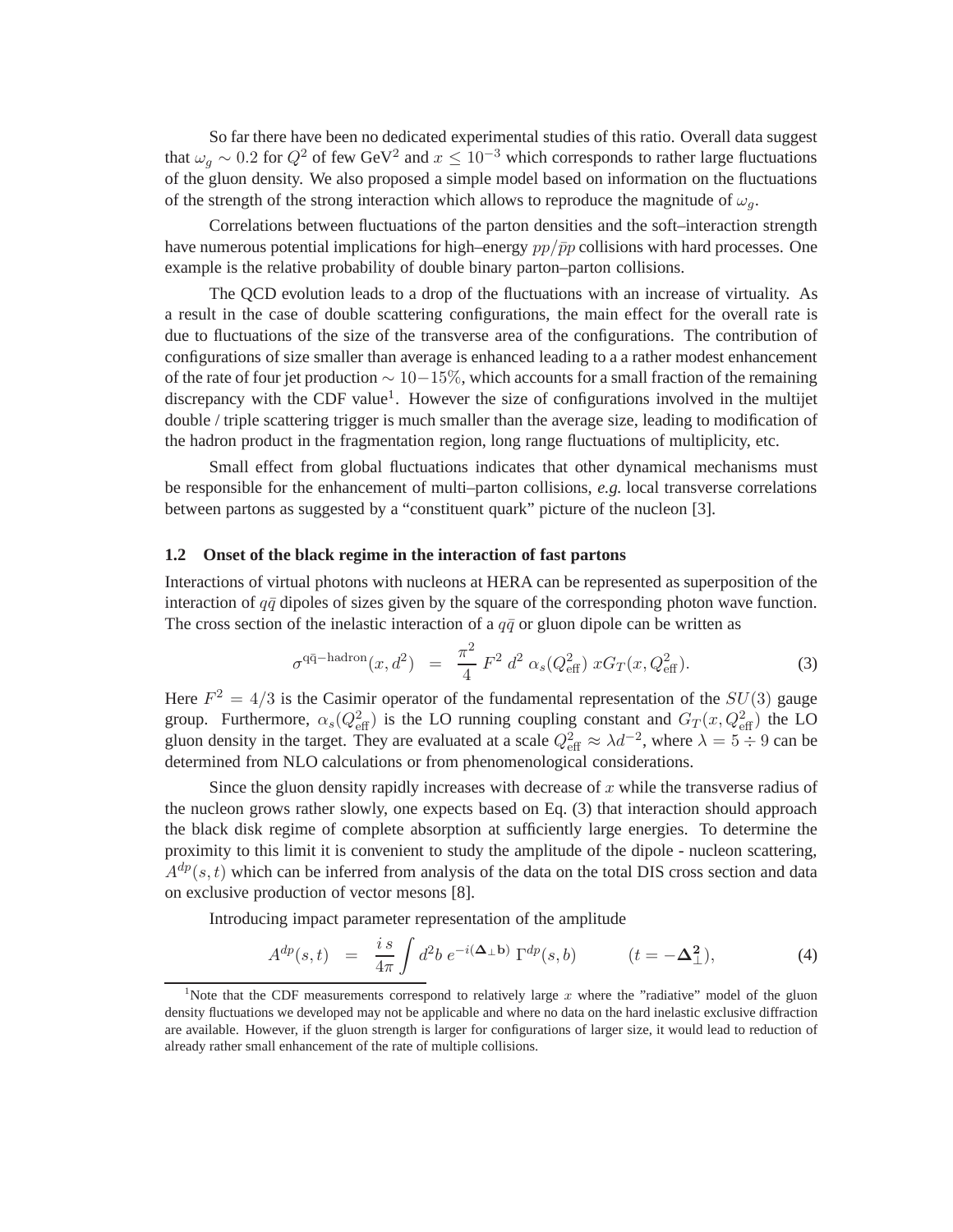we can determine  $\Gamma^{dp}(s,b)$  which is referred to as the profile function. In the situation when elastic scattering is the "shadow" of inelastic scattering, the profile function at a given impact parameter is restricted to  $\left|\Gamma^{dp}(s,b)\right| \leq 1$ . The probability of the inelastic interaction for given b

$$
P_{inel}(b) = 1 - \left| 1 - \Gamma^{dp}(s, b) \right|^2, \tag{5}
$$

is equal to one in the black-disc (BD) limit.

We found [8] that interaction of  $q\bar{q}$  dipoles with transverse size  $\sim 0.3$  fm corresponding to  $Q^2 \sim 4 GeV^2$  is still rather far from the BD regime for the range covered by HERA even for small impact parameters, b. At the same time a much stronger interaction in the gluon channel (a factor of 9/4 larger  $F^2$  in Eq. (3)) leads to  $\Gamma_{gg}(d \sim 0.3 fm, x \sim 10^{-4})$  close to one in a large range of b, see Fig. 2. Proximity of  $\Gamma_{qg}$  to one in a wide range of b for  $Q^2 \sim 4 GeV^2$  naturally explains a large probability of diffraction ( $\sim 30 \div 40\%$ ) in the gluon induced hard interactions which can be inferred from the HERA DGLAP analyses of the inclusive DIS diffractive data (see discussion and references in [3]).



Fig. 2: The profile function of dipole-nucleon scattering,  $\Gamma^{dp}$ , as a function of the impact parameter, b, for various values of the dipole size, d, and x, as obtained from a phenomenological estimate outlined in the text. Shown are the results for  $q\bar{q}$  (left scale) and gg dipoles (right scale)

In the BD regime parton obtains transverse momenta of the order of the maximal  $p_t$  scale at which interaction remains black and also looses a substantial fraction of its longitudinal momentum (one can also think of this as a post selection of configurations in the incoming wave function with large transverse momenta; the simplest example is scattering of virtual photon in the BD regime [9] ). The analysis of the data obtained by the BRAHMS [10] and STAR collaborations [11] on the leading pion production in the deuteron - gold collisions including forward central rapidity correlations supports presence of this phenomenon for gluon densities comparable to those encounted at HERA [12].

At the LHC energies for the fragmentation region BD regime extends to quite large  $p_t$  for the leading partons (especially for gluons) up to  $\rho \sim 0.5$ fm which give important contribution to the central pp collisions (see Fig. 3 adapted from [13]).

Hence, in the pp collisions large x partons of nucleon "1" passing at small transverse distances  $\rho$  from the nucleon "2" should get large transverse momenta and also loose significant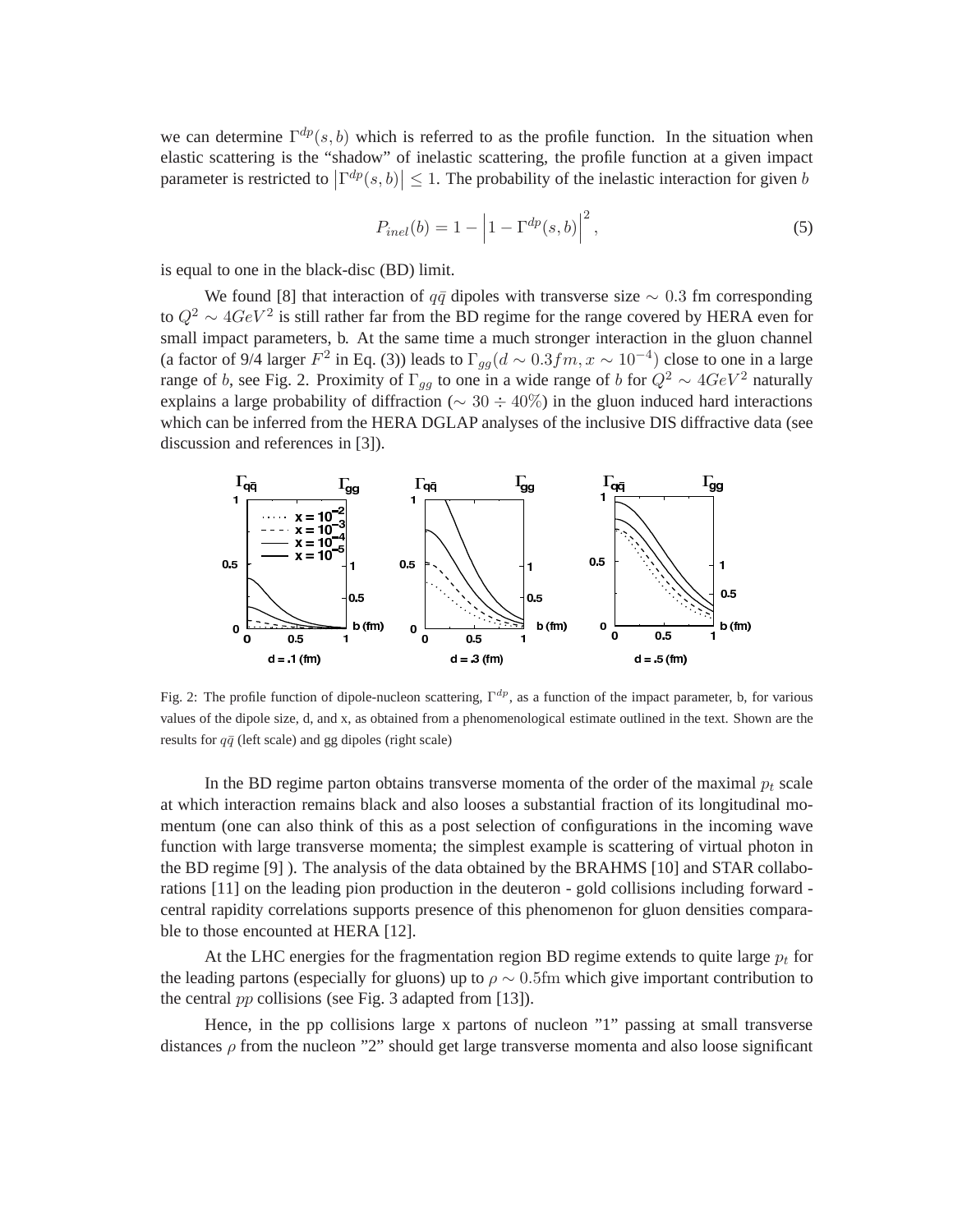

Fig. 3: Dependence of the maximum  $p_t^2$  for gluon for which interaction is close to the BD regime as a function of  $x_F$ (energy of the parton) for  $\rho = 0$  and as function of  $\rho$  for different  $x_R$  of the gluon for the LHC pp collisions.

fraction of energy. Note here that this effect is masked in many current MC event generators for pp collisions at the LHC, where a cutoff on minimal momentum transfer of the order 3 GeV is introduced.

One should note here that the necessity to tame intensity of hard collisions in  $pp$  scattering could be derived without invoking a study of the multiplicities of the produced hadrons as it is done e.g. in PYTHIA [4]. Instead, one can study the probability of inelastic interaction as a function of b which can be determined from unitarity - information on the elastic amplitude, and calculating the inelasticity due to hard parton-parton interactions. We found that for  $b \sim 1.5$  fm (where uncertainties due to the contribution of multiparton interactions appear to be small) one needs to introduce a cutoff of the order of three GeV to in order to avoid a contradiction with the S-channel unitarity [14]. The taming of the small x parton densities in the relevant  $x \ge 10^{-4}$ range for  $\rho \sim 0.7$  fm is very small. Hence, it is not clear so far what dynamical mechanism is responsible for resolving problems with S-channel unitarity.

Modifications of the pattern of the collisions due to the large scale of BD regime for small  $\rho$  should be pronounced most prominently in the collisions at small impact parameters. Therefore they are enhanced in the processes of production of new particles which correspond to significantly smaller impact parameters than the minimum bias inelastic collisions. Among the expected effects are suppression of the leading baryon production, energy flow from forward region to smaller rapidities, larger central multiplicity, etc.

### **1.3 Centrality trigger for pp collisions**

To study effects of high gluon densities it is desirable to develop a trigger for centrality in pp collisions [15]. We explore the observation that the leading nucleons are usually produced when number of "wounded" quarks,  $N_w$  is  $\leq 1$ . If  $N_w \geq 2$ , at least two quarks receive large transverse momenta they cannot combine into a leading nucleon as they fragment independently, so the spectra for  $N_w = 2$  and  $N_w = 3$  should be rather similar and shifted to much smaller  $x_F$  than in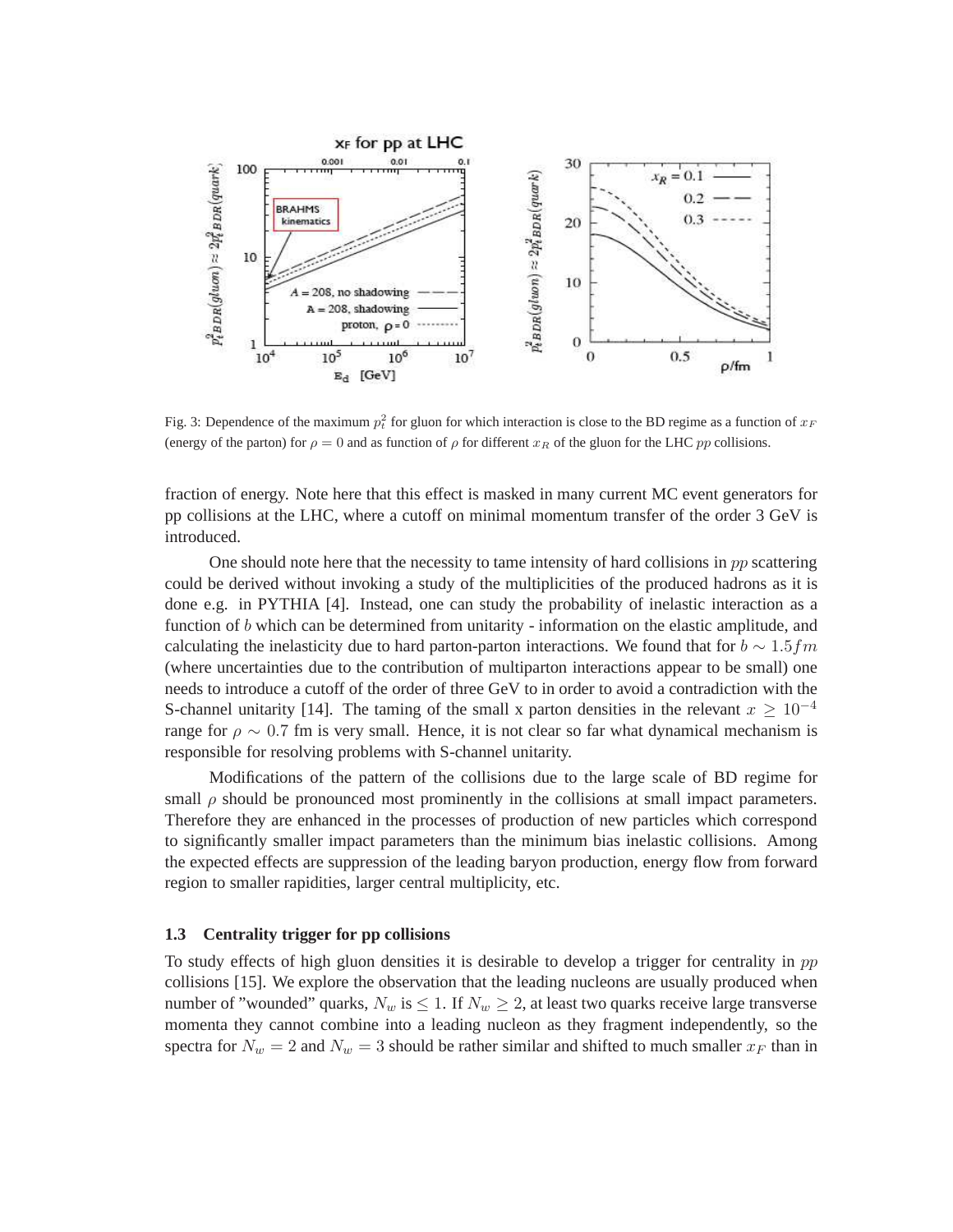soft interactions where the spectra of nucleons are known to be flat in  $x_F$  in a wide range of  $x_F$ .

We developed a MC event generator to quantify this observation. At the first step three quark configuration in one nucleon is generated with transverse coordinates given by the nucleon wave function. For given  $b$  we determine the gluon density encounted by each quark and if the gluon density corresponds to the BD regime, generate a transverse momentum for a quark using the model of [16] (we neglect the fractional energy losses expected in the BD regime [12] ).

We implemented the fragmentation of the system produced in the first stage by constructing strings which decay using the LUND method. There are always two strings, drawn between a quark and a diquark from the interacting particles. When a quark of the diquark receives a high transverse momentum, the diquark becomes a system of two quarks and a junction. This has the nice property that one recovers the diquark when the invariant mass between the two quarks is small. The results are in good agreement with the qualitative expectation that spectra for  $N_w = 0$ and  $N_w = 1$  are similar and much harder than for  $N_w = 2, 3$  which are very similar, see Fig. 3 in Ref. [15].



Fig. 4: (a):The combination of dijet and veto trigger gives the best constraints on central events in pp-collisions. (b):Impact parameter distributions for inelastic events, the dijet trigger and single and double sided veto-trigger (no baryon in the region  $x_F > 0.1$ ).

We find that  $N_w$  strongly depends on b with  $N_w \geq 2$  dominating for  $b \leq 0.5$ fm. A strong correlation of  $N_w$  with the multiplicity of leading baryons allows one to determine the effectiveness of a centrality trigger based on a veto for the production of leading baryons with  $x > x_{tr}$  as a function of  $x_{tr}$ . We find than an optimal value of  $x_{tr}$  is ∼ 0.1. Current configurations of several LHC detectors allow to veto neutron production in this x-range. TOTEM, in addition, allows to veto production of protons with  $x_F > 0.8$ . Since neutron and proton multiplicities are similar, a one side veto for production of both charged and neutral baryons leads approximately to the same result as a two side veto for neutron production. Accordingly we will give results both for single side veto and for two side veto for both neutral and charged baryons (understanding that the full implementation of the latter option would require certain upgrades of the detectors some of which are currently under discussion). The results of the calculations are presented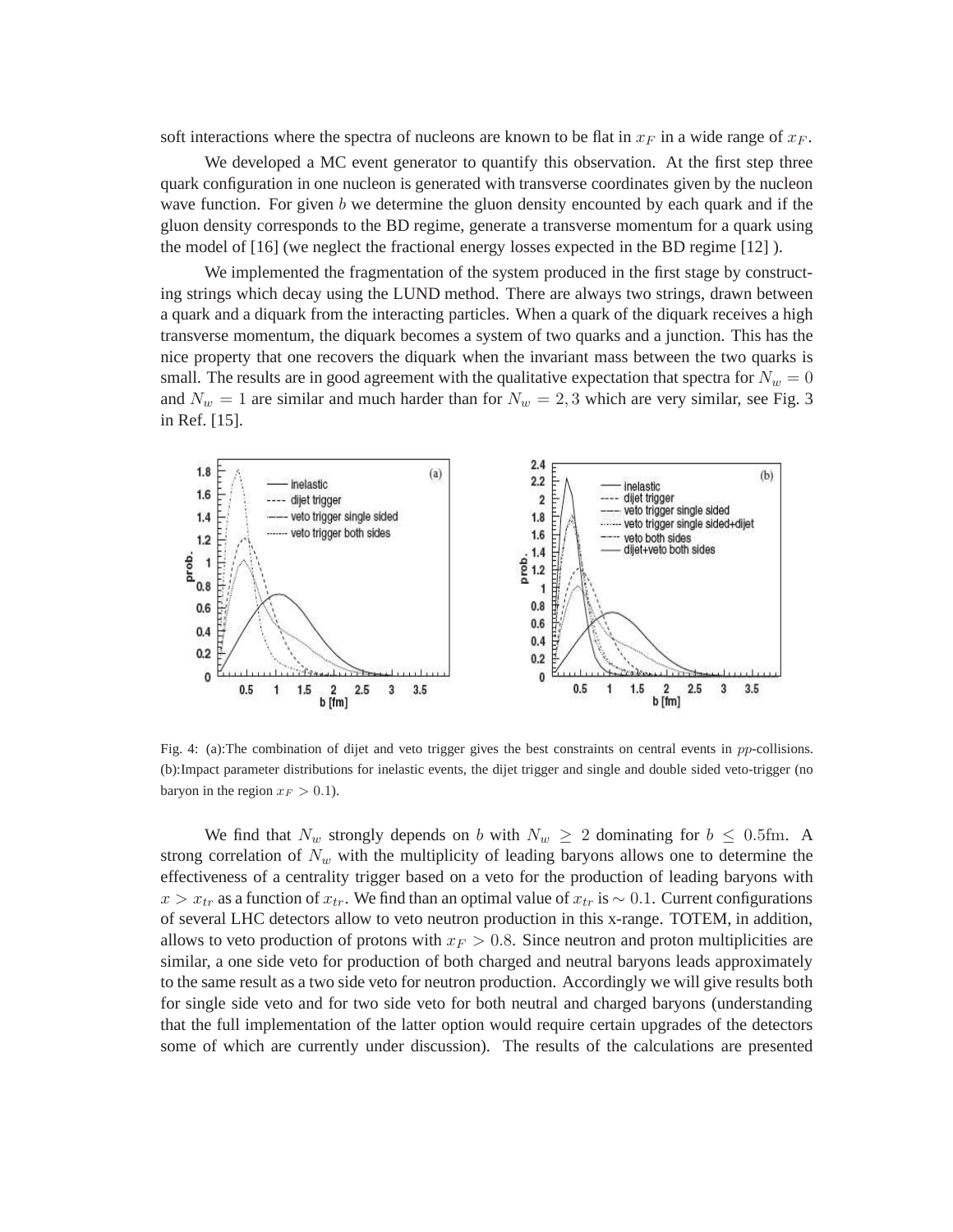in Fig. 4a together with the distribution over b for generic inelastic events and the central dijet trigger [13]. We see that the single side veto trigger leads to a centrality similar to that of a the dijet trigger, while a double side veto leads to the most narrow distribution in  $b$ . An easy way to check this expectation would be to compare other characteristics of these types of events - one expects for example a progressive increase of the central multiplicity with a decrease of average b.

The most narrow distributions can be achieved by selecting events with dijets and without leading baryons, Fig. 4b in this case we reach the limit that  $\langle \rho_{tr} \rangle = (\langle \rho^2 \rangle + \langle b^2 \rangle)^{1/2}$  becomes comparable to  $\langle \rho \rangle$  which is the smallest possible average  $\langle \rho \rangle$  for pp or DIS collisions.

## **1.4 Conclusions**

Understanding of the complexity of the nucleon structure is gradually emerging from the studies of hard interactions at HERA and Tevatron collider. In addition to revealing a small transverse localization of the gluon field one finds a number of other pecularities: presence of significant fluctuations of the transverse size of the nucleon and the strength of the gluon fields, as well as indications of a lumpy structure of nucleon at low scale (constituent quarks).

Due to proximity of BD regime for a large range of virtualities the small x physics appears to be an unavoidable component of the new particle physics production at LHC.

One of the biggest challenges is to understand the mechanism and pattern of taming of parton interactions at transverse momenta of few GeV and how it affects spectra of leading partons in the central collisions. It maybe the best to study these phenomena using centrality triggers to amplify these phenomena. Among most sensitive tools are long range correlations in rapidity central and forward hadron production, forward - backward correlations, transverse distribution in various hard processes with centrality trigger, etc. Large rapidity coverage of ATLAS and CMS / TOTEM allows to study correlations at much larger rapidity intervals than it was possible at previous colliders.

#### **2 In-medium QCD and Cherenkov gluons vs. Mach waves at LHC**

#### *Author: Igor M. Dremin*

The properties and evolution of the medium formed in ultrarelativistic heavy-ion collisions are widely debated. At the simplest level it is assumed to consist of a set of current quarks and gluons. The collective excitation modes of the medium may, however, play a crucial role. One of the ways to gain more knowledge about the excitation modes is to consider the propagation of relativistic partons through this matter. Phenomenologically their impact would be described by the nuclear permittivity of the matter corresponding to its response to passing partons. This approach is most successful for electrodynamical processes in matter. Therefore, it is reasonable to modify the QCD equations by taking into account collective properties of the quark-gluon medium [17]. Strangely enough, this was not done earlier. For the sake of simplicity we consider here the gluondynamics only.

The classical lowest-order solution of these equations coincides with Abelian electrodynamical results up to a trivial color factor. One of the most spectacular of them is Cherenkov ra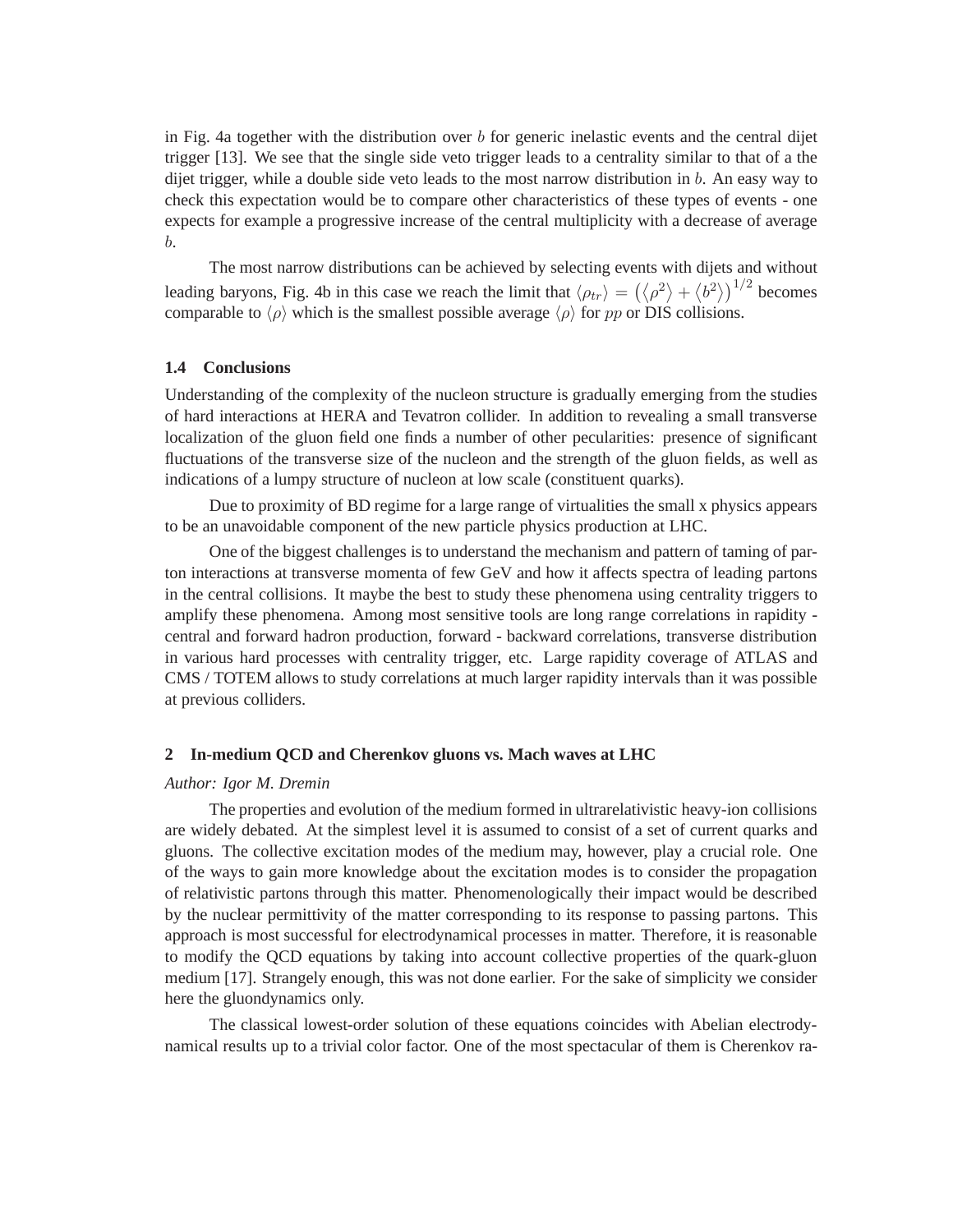diation and its properties. Now, Cherenkov gluons take the place of Cherenkov photons [18–20]. Their emission in high-energy hadronic collisions is described by the same formulae but with the nuclear permittivity in place of the usual one. Actually, one considers them as quasiparticles, i.e. quanta of the medium excitations leading to shock waves with properties determined by the permittivity.

Another problem of this approach is related to the notion of the rest system of the medium. It results in some specific features of this effect at LHC energies.

To begin, let us recall the classical in-vacuum Yang-Mills equations

$$
D_{\mu}F^{\mu\nu} = J^{\nu}, \qquad F^{\mu\nu} = \partial^{\mu}A^{\nu} - \partial^{\nu}A^{\mu} - ig[A^{\mu}, A^{\nu}], \tag{6}
$$

where  $A^{\mu} = iA^{\mu}_a T_a$ ;  $A_a (A^0_a \equiv \Phi_a, \mathbf{A}_a)$  are the gauge field (scalar and vector) potentials, the color matrices  $T_a$  satisfy the relation  $[T_a, T_b] = i f_{abc} T_c$ ,  $D_\mu = \partial_\mu - i g[A_\mu, \cdot]$ ,  $J^\nu(\rho, \mathbf{j})$  is a classical source current, and the metric is given by  $g^{\mu\nu}$ =diag(+,-,-,-).

In the covariant gauge  $\partial_{\mu}A^{\mu} = 0$  they are written

$$
\Box A^{\mu} = J^{\mu} + ig[A_{\nu}, \partial^{\nu} A^{\mu} + F^{\mu\nu}], \tag{7}
$$

where  $\Box$  is the d'Alembertian operator.

The chromoelectric and chromomagnetic fields are  $E^{\mu} = F^{\mu 0}$ ,  $B^{\mu} = -\frac{1}{2}$  $\frac{1}{2} \epsilon^{\mu ij} F^{ij}$  or, as functions of the gauge potentials in vector notation,

$$
\mathbf{E}_a = -\text{grad}\Phi_a - \frac{\partial \mathbf{A}_a}{\partial t} + gf_{abc}\mathbf{A}_b\Phi_c, \quad \mathbf{B}_a = \text{curl}\mathbf{A}_a - \frac{1}{2}gf_{abc}[\mathbf{A}_b\mathbf{A}_c].\tag{8}
$$

Herefrom, one easily rewrites the in-vacuum equations of motion (6) in vector form. We do not show them explicitly here (see [17]) and write down the equations of the in-medium gluon dynamics using the same method as in electrodynamics. We introduce the nuclear permittivity and denote it also by  $\epsilon$ , since this will not lead to any confusion. After that, one should replace  $\mathbf{E}_a$  by  $\epsilon \mathbf{E}_a$  and get

$$
\epsilon(\text{div}\mathbf{E}_a - gf_{abc}\mathbf{A}_b\mathbf{E}_c) = \rho_a, \quad \text{curl}\mathbf{B}_a - \epsilon\frac{\partial \mathbf{E}_a}{\partial t} - gf_{abc}(\epsilon\Phi_b\mathbf{E}_c + [\mathbf{A}_b\mathbf{B}_c]) = \mathbf{j}_a. \tag{9}
$$

The space-time dispersion of  $\epsilon$  is neglected here.

In terms of potentials these equations are cast in the form

$$
\Delta \mathbf{A}_a - \epsilon \frac{\partial^2 \mathbf{A}_a}{\partial t^2} = -\mathbf{j}_a - gf_{abc}(\frac{1}{2} \text{curl}[\mathbf{A}_b, \mathbf{A}_c] + \frac{\partial}{\partial t}(\mathbf{A}_b \Phi_c) + [\mathbf{A}_b \text{curl} \mathbf{A}_c] -
$$

$$
\epsilon \Phi_b \frac{\partial \mathbf{A}_c}{\partial t} - \epsilon \Phi_b \text{grad} \Phi_c - \frac{1}{2} gf_{cmn}[\mathbf{A}_b[\mathbf{A}_m \mathbf{A}_n]] + gf_{cmn} \Phi_b \mathbf{A}_m \Phi_n), \tag{10}
$$

$$
\Delta \Phi_a - \epsilon \frac{\partial^2 \Phi_a}{\partial t^2} = -\frac{\rho_a}{\epsilon} + gf_{abc} (2\mathbf{A}_c \text{grad}\Phi_b + \mathbf{A}_b \frac{\partial \mathbf{A}_c}{\partial t} + \frac{\partial \Phi_b}{\partial t} \Phi_c) -
$$

$$
g^2 f_{amn} f_{nlb} \mathbf{A}_m \mathbf{A}_l \Phi_b.
$$
 (11)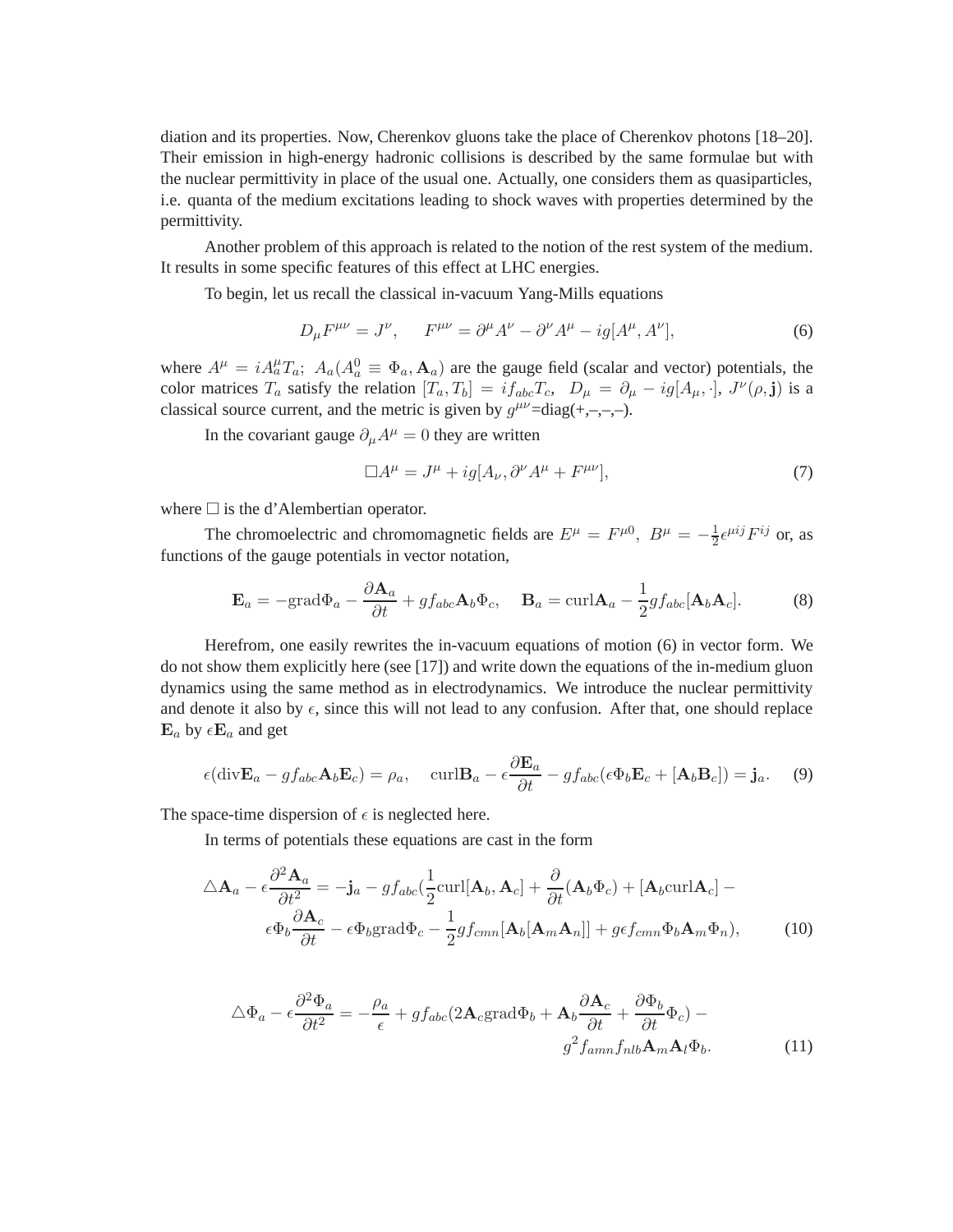If the terms with coupling constant  $g$  are omitted, one gets the set of Abelian equations, that differ from electrodynamical equations by the color index  $a$  only. The external current is due to a parton moving fast relative to partons "at rest".

The crucial distinction between  $(7)$  and  $(10)$ ,  $(11)$  is that there is no radiation (the field strength is zero in the forward light-cone and no gluons are produced) in the lowest order solution of (7), and it is admitted for (10), (11), because  $\epsilon$  takes into account the collective response (color polarization) of the nuclear matter.

Cherenkov effects are especially suited for treating them by classical approach to (10), (11). Their unique feature is independence of the coherence of subsequent emissions on the time interval between these processes. The lack of balance of the phase  $\Delta \phi$  between emissions with frequency  $\omega = k/\sqrt{\epsilon}$  separated by the time interval  $\Delta t$  (or the length  $\Delta z = v\Delta t$ ) is given by

$$
\Delta \phi = \omega \Delta t - k \Delta z \cos \theta = k \Delta z \left(\frac{1}{v \sqrt{\epsilon}} - \cos \theta\right)
$$
\n(12)

up to terms that vanish for large distances. For Cherenkov effects the angle  $\theta$  is

$$
\cos \theta = \frac{1}{v\sqrt{\epsilon}}.\tag{13}
$$

The coherence condition  $\Delta \phi = 0$  is valid independent of  $\Delta z$ . This is a crucial property specific for Cherenkov radiation only. The fields  $(\Phi_a, \mathbf{A}_a)$  and the classical current for in-medium gluon dynamics can be represented by the product of the electrodynamical expressions  $(\Phi, A)$  and the color matrix  $T_a$ .

Let us recall the Abelian solution for the current with velocity  $\bf{v}$  along  $\bf{z}$ -axis:

$$
\mathbf{j}(\mathbf{r},t) = \mathbf{v}\rho(\mathbf{r},t) = 4\pi g\mathbf{v}\delta(\mathbf{r}-\mathbf{v}t). \tag{14}
$$

In the lowest order the solutions for the scalar and vector potentials are related  $\mathbf{A}^{(1)}(\mathbf{r},t) =$  $\epsilon \mathbf{v} \Phi^{(1)}(\mathbf{r},t)$  and

$$
\Phi^{(1)}(\mathbf{r},t) = \frac{2g}{\epsilon} \frac{\theta(vt - z - r_{\perp}\sqrt{\epsilon v^2 - 1})}{\sqrt{(vt - z)^2 - r_{\perp}^2(\epsilon v^2 - 1)}}.
$$
\n(15)

Here  $r_{\perp} = \sqrt{x^2 + y^2}$  is the cylindrical coordinate; z symmetry axis. The cone

$$
z = vt - r_{\perp} \sqrt{\epsilon v^2 - 1} \tag{16}
$$

determines the position of the shock wave due to the  $\theta$ -function in (15). The field is localized within this cone and decreases with time as  $1/t$  at any fixed point. The gluons emission is perpendicular to the cone (16) at the Cherenkov angle (13).

Due to the antisymmetry of  $f_{abc}$ , the higher order terms  $(g^3,...)$  are equal to zero for any solution multiplicative in space-time and color as seen from (10), (11).

The expression for the intensity of the radiation is given by the Tamm-Frank formula (up to Casimir operators) that leads to infinity for constant  $\epsilon$ . The  $\omega$ -dependence of  $\epsilon$  (dispersion), its imaginary part (absorption) and chromomagnetic permeability can be taken into account [17].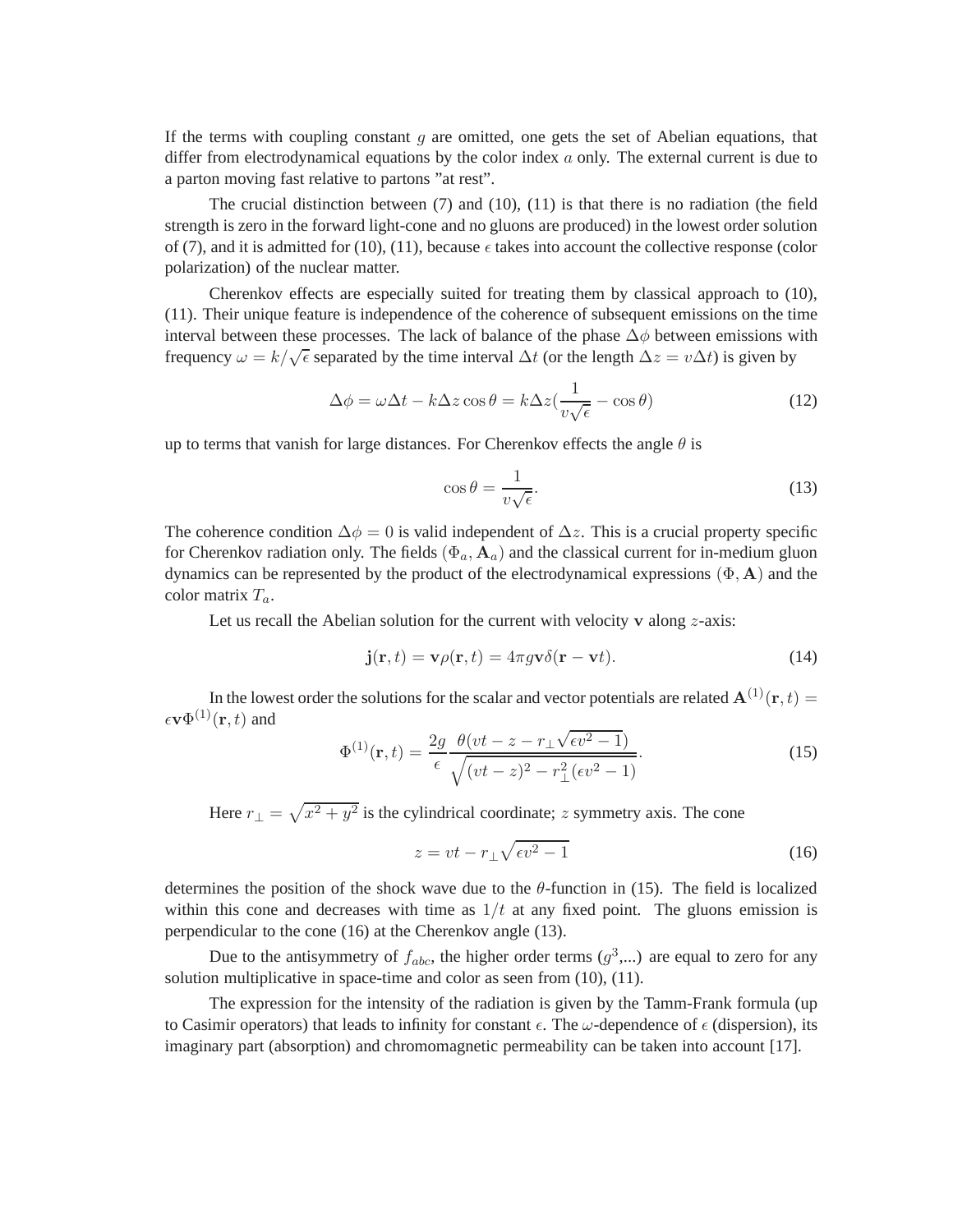The attempts to calculate the nuclear permittivity from first principles are not very convincing. It can be obtained from the polarization operator. The corresponding dispersion branches have been computed in the lowest order perturbation theory [21, 22]. The properties of collective excitations have been studied in the framework of the thermal field theories (see, e.g., [23]). The results with an additional phenomenological ad hoc assumption about the role of resonances were used in a simplified model of scalar fields [20] to show that the nuclear permittivity can be larger than 1, i.e. admits Cherenkov gluons. Extensive studies were performed in [24]. No final decision about the nuclear permittivity is yet obtained from these approaches. It must be notrivial problem because we know that, e.g., the energy dependence of the refractive index of water [25] (especially, its imaginary part) is so complicated that it is not described quantitatively in electrodynamics.

Therefore, we prefer to use the general formulae of the scattering theory to estimate the nuclear permittivity. It is related to the refractive index n of the medium  $\epsilon = n^2$  and the latter one is expressed through the real part of the forward scattering amplitude of the refracted quanta  $\text{Re}F(0^{\text{o}}, E)$  by

$$
Ren(E) = 1 + \Delta n_R = 1 + \frac{6m_{\pi}^3 \nu}{E^2} ReF(E) = 1 + \frac{3m_{\pi}^3 \nu}{4\pi E} \sigma(E)\rho(E). \tag{17}
$$

Here E denotes the energy,  $\nu$  the number of scatterers within a single nucleon,  $m_{\pi}$  the pion mass,  $\sigma(E)$  the cross section and  $\rho(E)$  the ratio of real to imaginary parts of the forward scattering amplitude  $F(E)$ .

Thus the emission of Cherenkov gluons is possible only for processes with positive  $ReF(E)$ or  $\rho(E)$ . Unfortunately, we are unable to calculate directly in QCD these characteristics of gluons and have to rely on analogies and our knowledge of the properties of hadrons. The only experimental facts we get for this medium are brought about by particles registered at the final stage. They have some features in common, which (one may hope!) are also relevant for gluons as the carriers of the strong forces. Those are the resonant behavior of amplitudes at rather low energies and the positive real part of the forward scattering amplitudes at very high energies for hadron-hadron and photon-hadron processes as measured from the interference of the Coulomb and hadronic parts of the amplitudes.  $\text{Re}F(0^{\circ}, E)$  is always positive (i.e.,  $n > 1$ ) within the low-mass wings of the Breit-Wigner resonances. This shows that the necessary condition for Cherenkov effects  $n > 1$  is satisfied at least within these two energy intervals. This fact was used to describe experimental observations at SPS, RHIC and cosmic ray energies. The asymmetry of the  $\rho$ -meson shape at SPS [26] and azimuthal correlations of in-medium jets at RHIC [27–30] were explained by emission of comparatively low-energy Cherenkov gluons [31, 32]. The parton density and intensity of the radiation were estimated. In its turn, cosmic ray data [33] at energies corresponding to LHC require very high-energy gluons to be emitted by the ultrarelativistic partons moving along the collision axis [18, 19]. Let us note the important difference from electrodynamics, where  $n < 1$  at high frequencies.

The in-medium equations are not Lorentz-invariant. There is no problem in macroscopic electrodynamics, because the rest system of the macroscopic matter is well defined and its permittivity is considered there. For collisions of two nuclei (or hadrons) it requires special discussion.

Let us consider a particular parton that radiates in the nuclear matter. It would "feel"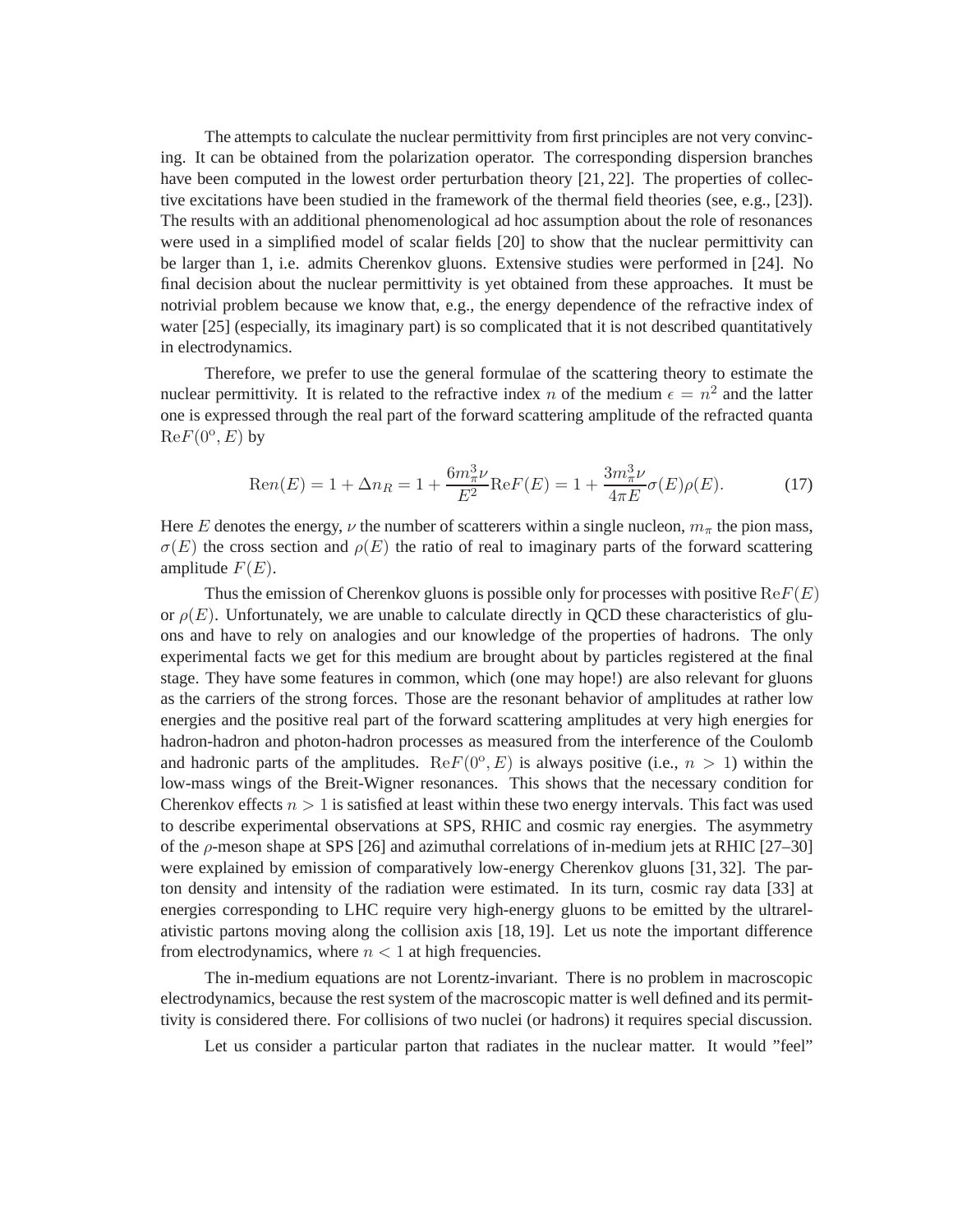the surrounding medium at rest if the momenta of all other partons, with which this parton can interact, are smaller and sum to zero. In RHIC experiments the triggers, that registered the jets (created by partons), were positioned at 90° to the collision axis. Such partons should be produced by two initial forward-backward moving partons scattered at 90°. The total momentum of the other partons (medium spectators) is balanced, because for such a geometry the partons from both nuclei play the role of spectators forming the medium. Thus the center of mass system is the proper one to consider the nuclear matter at rest in this experiment. The permittivity must be defined there. The Cherenkov rings consisting of hadrons have been registered around the away-side jet, which traversed the nuclear medium. This geometry requires, however, high statistics, because the rare process of scattering at 90<sup>o</sup> has been chosen.

The forward (backward) moving partons are much more numerous and have higher energies. However, one cannot treat the radiation of such a primary parton in the c.m.s. in a similar way, because the momentum of the spectators is different from zero, i.e. the matter is not at rest. Now the spectators (the medium) are formed from the partons of another nucleus only. Then the rest system of the medium coincides with the rest system of that nucleus and the permittivity should refer to this system. The Cherenkov radiation of such highly energetic partons must be considered there. That is what was done for interpretation of the cosmic ray event in [18, 19]. This discussion shows that one must carefully define the rest system for other geometries of the experiment with triggers positioned at different angles.

Thus our conclusion is that the definition of  $\epsilon$  depends on the geometry of the experiment. Its corollary is that partons moving in different directions with different energies can "feel" different states of matter in the same collision of two nuclei because of the permittivity dispersion. The transversely scattered partons with comparatively low energies can analyze the matter with rather large permittivity corresponding to the resonance region, while the forward moving partons with high energies would "observe" a low permittivity in the same collision. This peculiar feature can help scan the  $(\ln x, Q^2)$ -plane as discussed in [34]. It explains also the different values of  $\epsilon$  needed for the description of the RHIC and cosmic ray data.

These conclusions can be checked at LHC, because both RHIC and cosmic ray geometry will become available there. The energy of the forward moving partons would exceed the thresholds above which  $n > 1$ . Then both types of experiments can be done, i.e. the 90<sup>o</sup>-trigger and non-trigger forward-backward partons experiments. The predicted results for 90°-trigger geometry are similar to those at RHIC. The non-trigger Cherenkov gluons should be emitted within the rings at polar angles of tens degrees in c.m.s. at LHC by the forward moving partons (and symmetrically by the backward ones) according to some events observed in cosmic rays [32,33].

Let us compare the conclusions for Cherenkov and Mach shock waves. The Cherenkov gluons are described as the transverse waves while the Mach waves are longitudinal. Up to now, no experimental signatures of these features were proposed.

The most important experimental fact is the position of the maxima of humps in twoparticle correlations. They are displaced from the away-side jet by 1.05-1.23 radian [35–38]. This requires rather large values of Re $\epsilon \sim 2 - 3$  and indicates high density of the medium [32] that agrees with other conclusions. The fits of the humps with complex permittivity are in progress. The maxima due to Mach shock waves should be shifted by the smaller value 0.955 if the relativistic equation of state is used ( $\cos \theta = 1/\sqrt{3}$ ). To fit experimental values one must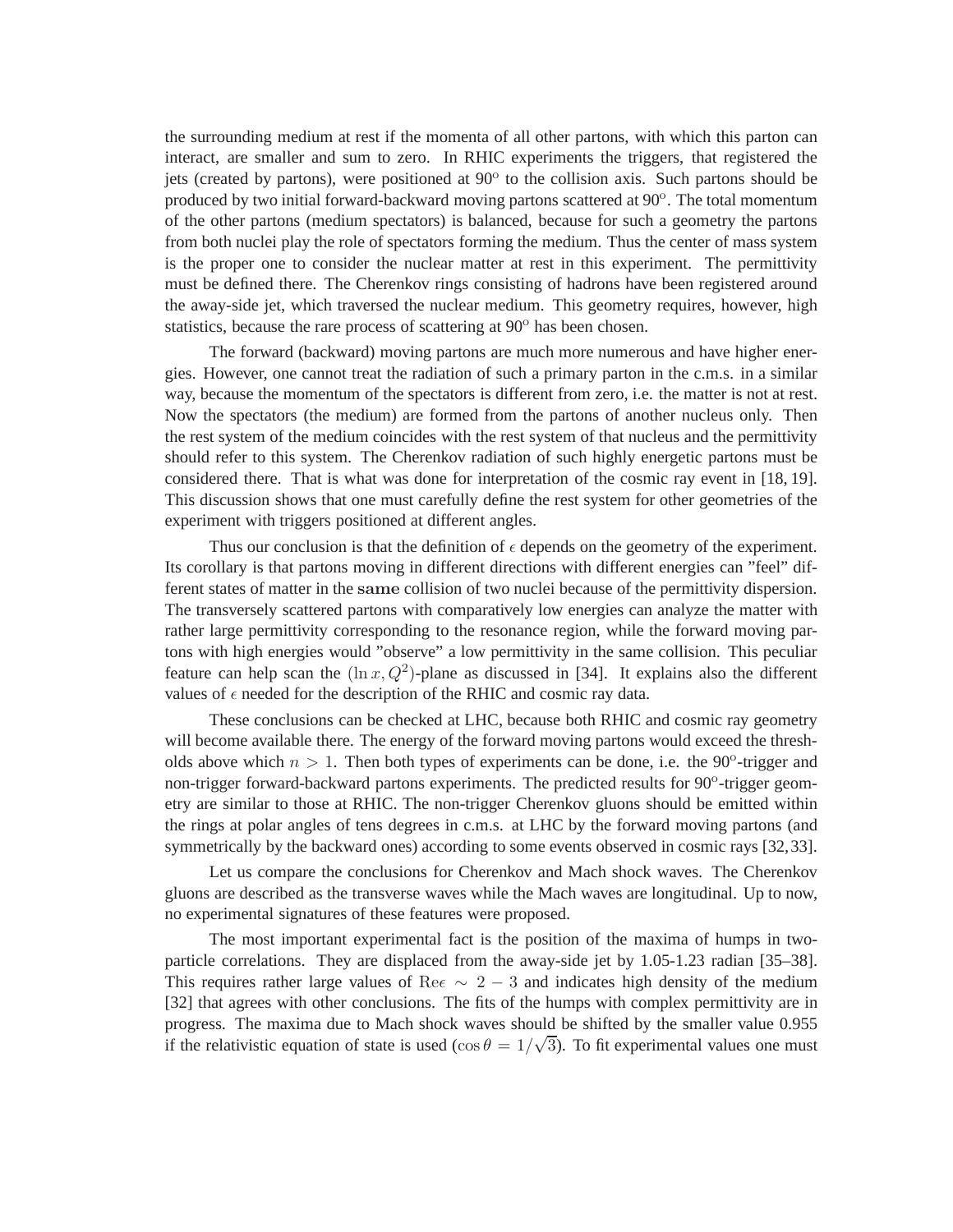consider different equation of state. In three-particle correlations, this displacement is about 1.38 [27–29].

There are some claims [27–30] that Cherenkov effect contradicts to experimental observations because it predicts the shift of these maxima to smaller angles for larger momenta. They refer to the prediction made in [20]. However, the conclusions of this paper about the momentum dependence of the refractive index can hardly be considered as quantitative ones because the oversimplified scalar  $\Phi^3$ -model with simplest resonance insertions was used for computing the refractive index. In view of difficult task of its calculation discussed above, the fits of maxima seem to be more important for our conclusions about the validity of the two schemes.

Mach waves should appear for forward moving partons at RHIC but were not found. The energy threshold of  $\epsilon$  explains this phenomenon for Cherenkov gluons.

#### **References**

- [1] S. J. Brodsky, L. Frankfurt, J. F. Gunion, A. H. Mueller, and M. Strikman, Phys. Rev. **D50**, 3134 (1994), arXiv:hep-ph/9402283.
- [2] J. C. Collins, L. Frankfurt, and M. Strikman, Phys. Rev. **D56**, 2982 (1997), arXiv:hep-ph/9611433.
- [3] L. Frankfurt, M. Strikman, and C. Weiss, Ann. Rev. Nucl. Part. Sci. **55**, 403 (2005), arXiv:hep-ph/0507286.
- [4] T. Sjostrand, S. Mrenna, and P. Skands, JHEP **05**, 026 (2006), arXiv:hep-ph/0603175.
- [5] CDF Collaboration, F. Abe *et al.*, Phys. Rev. Lett. **79**, 584 (1997).
- [6] CDF Collaboration, F. Abe *et al.*, Phys. Rev. **D56**, 3811 (1997).
- [7] L. Frankfurt, M. Strikman, D. Treleani, and C. Weiss, Phys. Rev. Lett. **101**, 202003 (2008), arXiv:0808.0182 [hep-ph].
- [8] T. Rogers, V. Guzey, M. Strikman, and X. Zu, Phys. Rev. **D69**, 074011 (2004), arXiv:hep-ph/0309099.
- [9] L. Frankfurt, V. Guzey, M. McDermott, and M. Strikman, Phys. Rev. Lett. **87**, 192301 (2001), arXiv:hep-ph/0104154.
- [10] BRAHMS Collaboration, I. Arsene *et al.*, Phys. Rev. Lett. **93**, 242303 (2004), arXiv:nucl-ex/0403005.
- [11] STAR Collaboration, J. Adams *et al.*, Phys. Rev. Lett. **97**, 152302 (2006), arXiv:nucl-ex/0602011.
- [12] L. Frankfurt and M. Strikman, Phys. Lett. **B645**, 412 (2007).
- [13] L. Frankfurt, M. Strikman, and C. Weiss, Phys. Rev. **D69**, 114010 (2004), arXiv:hep-ph/0311231.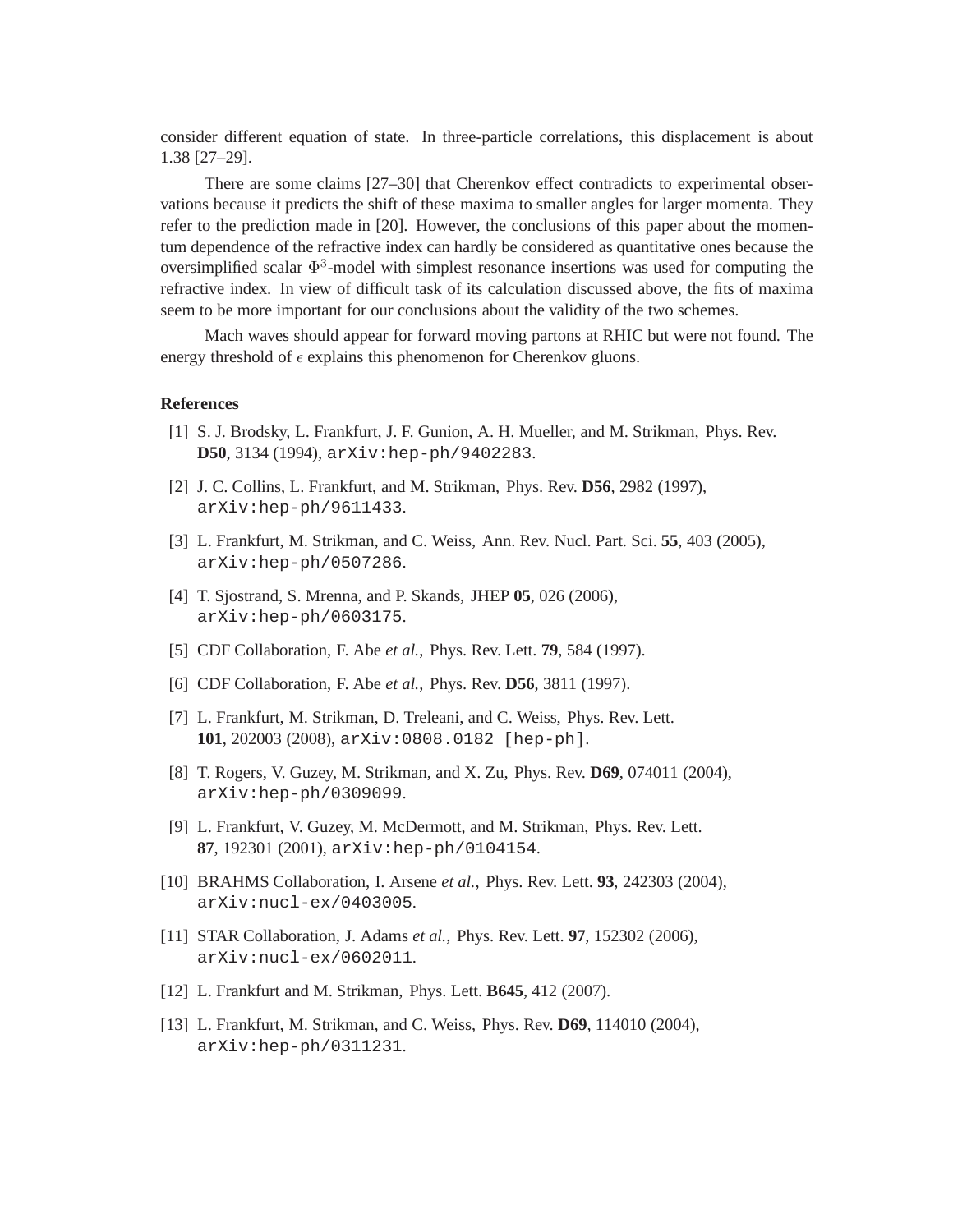- [14] T. C. Rogers, A. M. Stasto, and M. I. Strikman, Phys. Rev. **D77**, 114009 (2008), arXiv:0801.0303 [hep-ph].
- [15] H. J. Drescher and M. Strikman, Phys. Rev. Lett. **100**, 152002 (2008).
- [16] D. Boer and A. Dumitru, Phys. Lett. **B556**, 33 (2003), arXiv:hep-ph/0212260.
- [17] I. M. Dremin, Eur. Phys. J. **C56**, 81 (2008), arXiv:0802.4022 [hep-ph].
- [18] I. M. Dremin, JETP Lett. **30**, 140 (1979).
- [19] I. M. Dremin, Sov. J. Nucl. Phys. **33**, 726 (1981).
- [20] V. Koch, A. Majumder, and X.-N. Wang, Phys. Rev. Lett. **96**, 172302 (2006), arXiv:nucl-th/0507063.
- [21] O. K. Kalashnikov and V. V. Klimov, Sov. J. Nucl. Phys. **31**, 699 (1980).
- [22] H. A. Weldon, Phys. Rev. **D26**, 1394 (1982).
- [23] J.-P. Blaizot and E. Iancu, Phys. Rept. **359**, 355 (2002), arXiv:hep-ph/0101103.
- [24] M. K. Djongolov, S. Pisov, and V. Rizov, J. Phys. **G30**, 425 (2004), arXiv:hep-ph/0303141.
- [25] J. D. Jackson, *Classical electrodynamics*. John Wiley and Sons, 1998.
- [26] NA60 Collaboration, R. Arnaldi *et al.*, Phys. Rev. Lett. **96**, 162302 (2006), arXiv:nucl-ex/0605007.
- [27] J. G. Ulery, PoS **LHC07**, 036 (2007), arXiv:0709.1633 [nucl-ex].
- [28] J.G. Ulery (2008),  $arXiv:0801.4904$  [nucl-ex].
- [29] J. G. Ulery (2008), arXiv:0807.1613 [nucl-ex].
- [30] PHENIX Collaboration, N. N. Ajitanand, Nucl. Phys. **A783**, 519 (2007), arXiv:nucl-ex/0609038.
- [31] I. M. Dremin and V. A. Nechitailo (2007), arXiv:0704.1081 [hep-ph].
- [32] I. M. Dremin, Nucl. Phys. **A767**, 233 (2006), arXiv:hep-ph/0507167.
- [33] A. V. Apanasenko, N. A. Dobrotin, I. M. Dremin, and K. A. Kotelnikov, JETP Lett. **30**, 145 (1979).
- [34] I. M. Dremin, Int. J. Mod. Phys. **A22**, 3087 (2007), arXiv:0706.0596 [hep-ph].
- [35] STAR Collaboration, K. H. Ackermann *et al.*, Phys. Rev. Lett. **86**, 402 (2001), arXiv:nucl-ex/0009011.